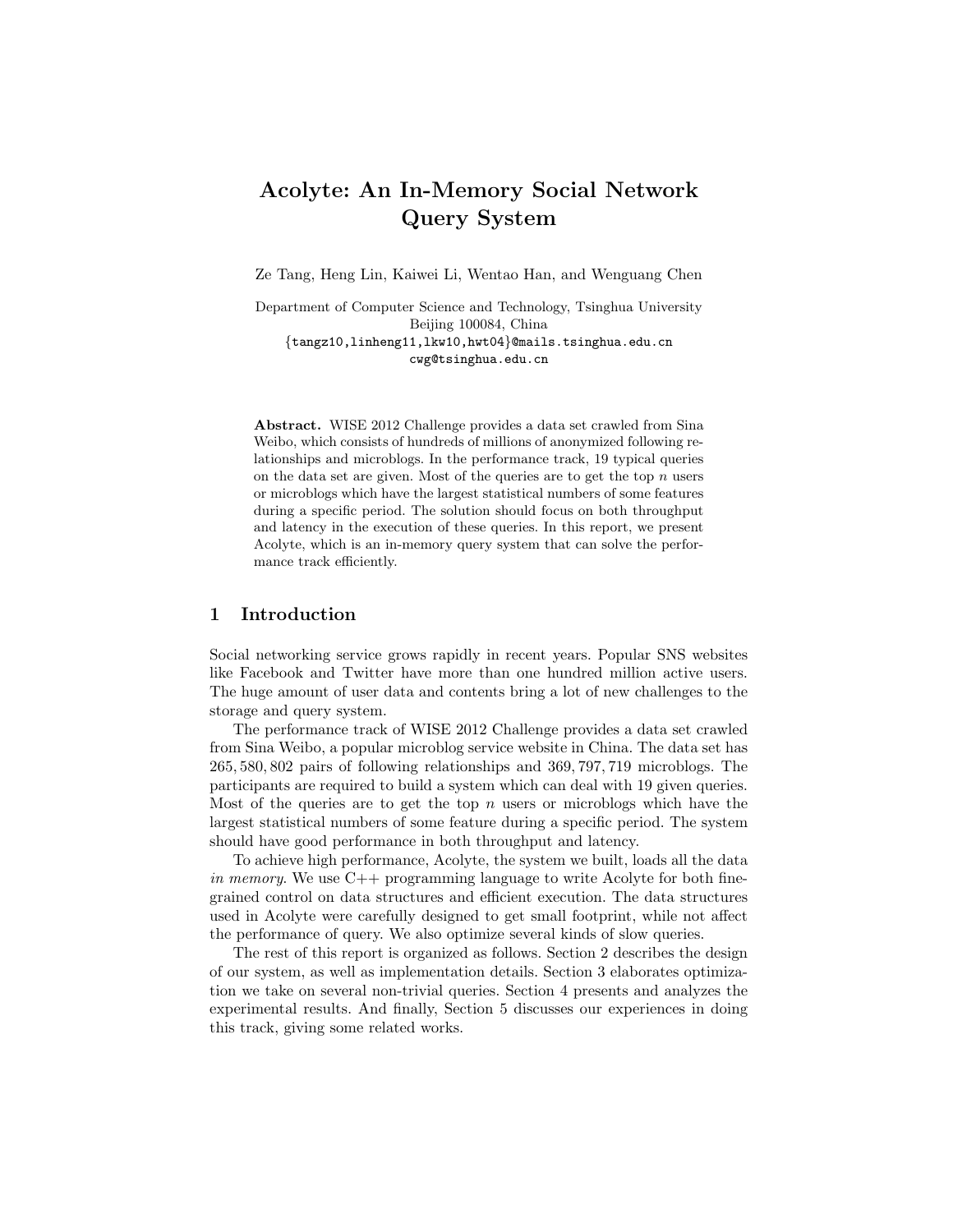# **2 System Design and Implementation**

Our goal is to build a system which can process the 19 typical queries as quickly as possible on the given data set. Since the original data we need to query from is very large, commodity database systems such as MySQL[2] and MongoDB[1] do not work very efficiently. To achieve low latency and high throughput, our system remaps, reschedules all the data in the original data set and loads all the data in memory. We also choose a proper selection order and algorithm for each query.

In our design, the server side runs on one machine with comparably large memory (64 GB), and clients run on another machine which connect to server to get the query result.

As Figure 1 shows, we have 4 steps for each query. On the first step, the client transports the query information to the server. On the second step, the server parses the query and transforms all parameters of the query to integers. On the third step, the server creates a new thread to compute the result data. On the last step, the server transforms all the result indices to original strings and sends them back to the client.



**Fig. 1.** The architecture of Acolyte

Acolyte does the following things when initializing.

- 1. Parsing the original data file, and generating the tables defined in the official documentation.
- 2. Remapping all the parsed tables, and generating new mapped data files.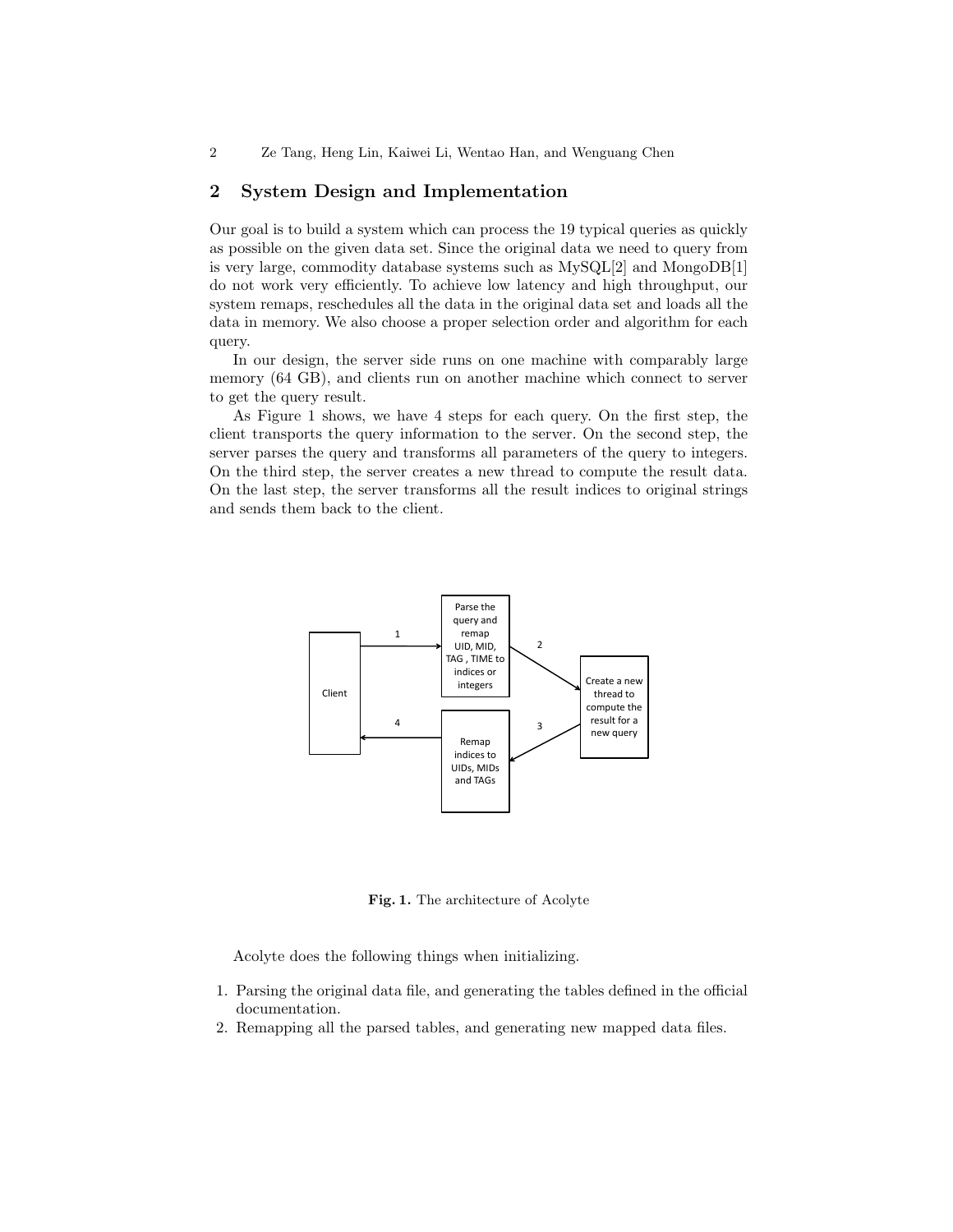- 3. Sorting and rescheduling all the mapped files to get the final version of data files Acolyte needs.
- 4. Reading the final data files into memory before any queries, and getting ready for processing queries from clients.

## **2.1 Parsing the Original Data File**

We parse the original data file and generate 5 table files: *FRIENDLIST-TABLE*, *MICROBLOG-TABLE*, *EVENT-TABLE*, *MENTION-TABLE*, and *RETWEET-TABLE*. Each table file represents a table layout defined in the official documentation.

### **2.2 Remapping the Table Files**

All the elements in the table files such as UID, MID, TAG, TIME are strings. If we simply load these strings into memory, it will cost a lot of space and a lot of time to locate or compare.

To reduce the response time as well as save memory, we remap UID, MID and TAG to a 32-bit integer. We collect all the UIDs, MIDs and TAGs appeared in the table-files, sort and count these strings, then map the original strings to 32-bit integers.

Take the *FRIENDLIST-TABLE* in Figure 2 as an example. The *UID-MAP-LIST* and the *FRIENDLIST-MAPPED-TABLE* corresponding to it are shown on the right.

For the same reason, we transform a TIME format string to a 32-bit integer representing the number of seconds from 1970-01-01 00:00:00 UTC (the epoch time).

After remapping all the table files, we generated 5 mapped files: *FRIENDLIST-MAPPED-TABLE*, *MICROBLOG-MAPPED-TABLE*, *EVENT-MAPPED-TABLE*, *MENTION-MAPPED-TABLE*, *RETWEET-MAPPED-TABLE*, and 3 map list files: *UID-MAP-LIST*, *MID-MAP-LIST*, and *TAG-MAP-LIST*.

Each of the mapped table has the same data as the original table, besides all the strings are transformed to integers. And the map list files tell us how to transform a UID, MID, or TAG to an integer, and vice versa.

| FRIENDLIST-TABLE |                 | UID-MAP-LIST |           | FRIENDLIST-TABLE-MAPPED |                |
|------------------|-----------------|--------------|-----------|-------------------------|----------------|
| UID              | <b>FRIENDID</b> | UID          | UID-index | UID-index               | FRIENDID-index |
| <b>HFLFN</b>     | <b>JOHN</b>     | <b>HFLFN</b> |           |                         |                |
| <b>HFLFN</b>     | TOM             | <b>JOHN</b>  |           |                         |                |
| том              | <b>JERRY</b>    | TOM          |           |                         |                |
|                  |                 | <b>JERRY</b> |           |                         |                |

**Fig. 2.** Remapping example, transforming UID from strings to integers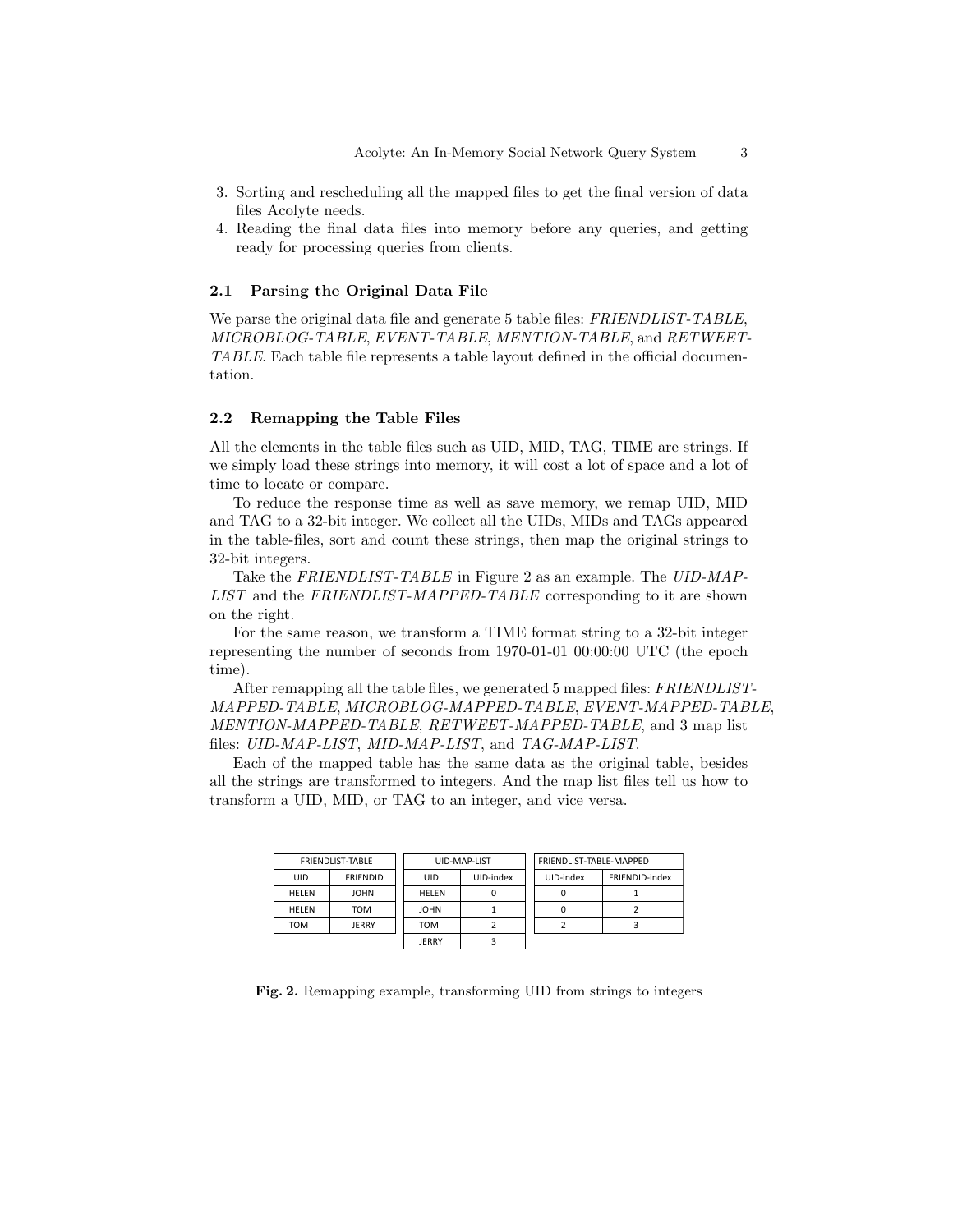#### **2.3 Rescheduling the Table-Mapped Index Files**

To reduce the latency of all queries, we have to reschedule the remapped table files and choose proper data structures to store all these files.

**The Relationship Data Structure** The *FRIENDLIST-MAPPED-TABLE* file describes all the following relations in key-value pairs. This structure doesn't contain the graph features, so it is not very efficient for some types of queries. For example, when we ask all the followees of a given user *U*, we may need to scan all the rows.

We use adjacency lists to store the relations among users. We have three kinds of adjacency list: followee adjacency list, follower adjacency list, and Rfriend adjacency list.

Figure 3 shows the adjacency list of a given example. In the followee adjacency list, each UID points to an array which represents the followees of it.



**Fig. 3.** Data structure for relationship

**The Microblog Related Data Structure** The Microblog Table, Event Table, Mention Table and Retweet Table all have a primary field named MID. So we create a structure named *TMicroblog all* combining these four tables in one list. *TMicroblog all* has 6 attributes: *UID*, *MTIME*, *REMID*, *BE RET MID*, *MENTION ID*, *TAG*. Each of the attributes is either an integer or an array. For the array attribute, we sort the elements of it to reduce the data locate time.

The C++ struct of *TMicroblog all* is shown in Figure 4.

**The Re-schedule List** The structure in Section 2.3 can be used to easily get all the information relative to a given microblog, but sometimes we need to get information relative to a given user or a given tag. So we need to generate some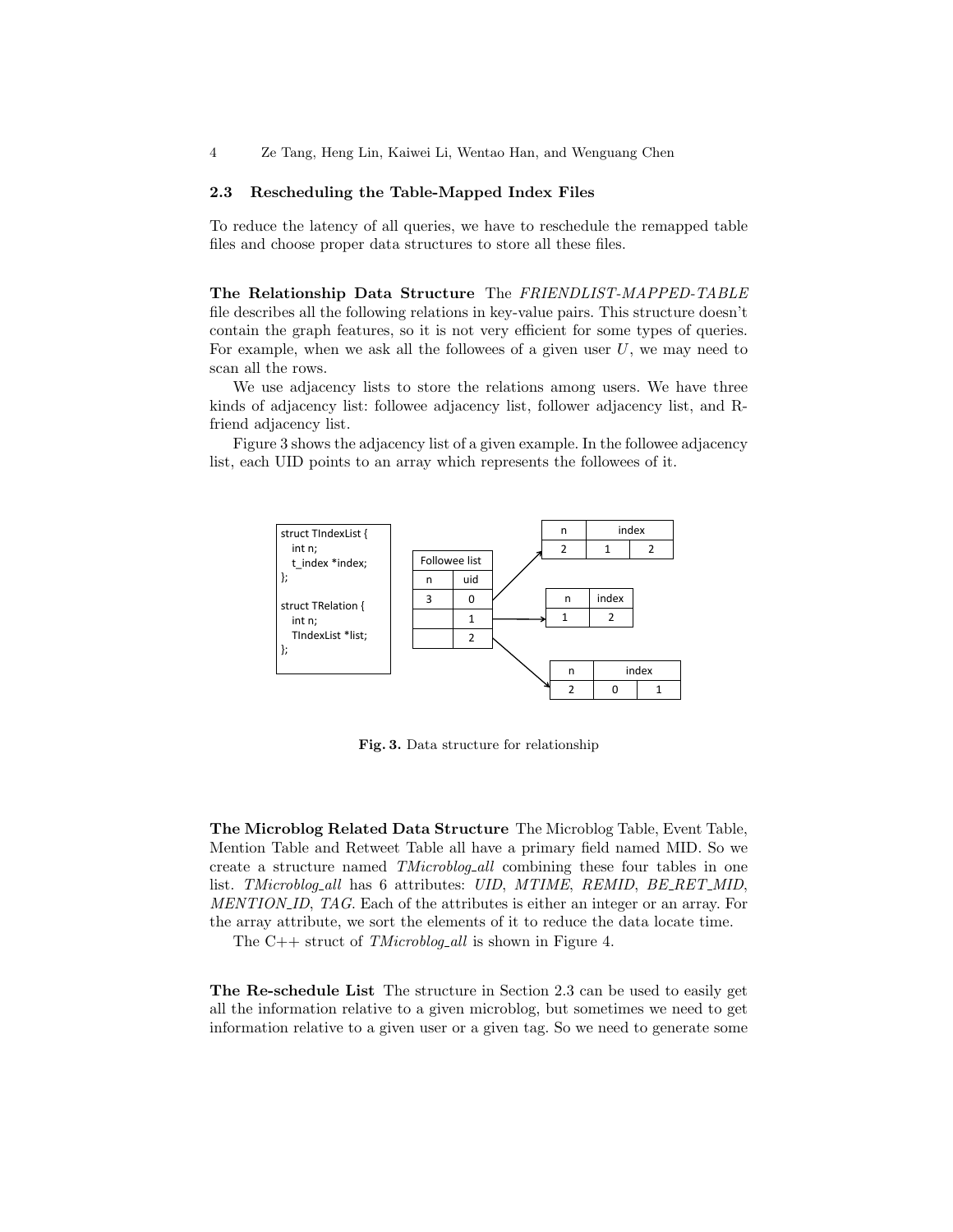```
struct TMicroblog_all {
           int n;
           int *uid;
           int *mtime;
           int *remid;
           TIndexList **be_ret_mid;
           TIndexList **mention_uid;
           TIndexList **tag,
```

```
};
```
#### **Fig. 4.** Microblog related data structure

reschedule tables to achieve these goals. Figure 5 shows the extra lists that we generate.

As shown in Figure 5, *microblog time* stores all the MID indices and sorts these indices by the microblog times. We can use binary search to get all the MIDs in a given timespan very quickly.

The *miroblog uid*, *mention uid*, *event tag* represent microblogs created by a user, mentioned by a user or attached a given tag. The MID indices in *microblog uid.list[UID i]*, *mention uid.list[UID i]*, *event tag.list[TAG i]* are sorted by microblog timestamps.

```
struct TMicroblog_time {
   int n;
    int *mid;
};
struct TList {
    int n;
    TIndexList *list;
};
Tmicroblog_time microblog_time;
TList microblog_uid;
TList mention_uid;
TList event_tag;
                                     struct TUID_desc {
                                           int n;
                                           int *uid;
                                     };
                                     TUID_Desc Mention_uid_desc;
                                     TUID_Desc Retweet_uid_desc;
```
**Fig. 5.** Reschedule list data structure

**Fig. 6.** Two special lists used for Query 7 and Query 10

Figure 6 shows another 2 special lists used for optimizing Query 7 and Query 10.

*Mention uid desc* stores all UIDs which are mentioned by at least one microblog. And the UIDs are in decreasing order of the times being mentioned.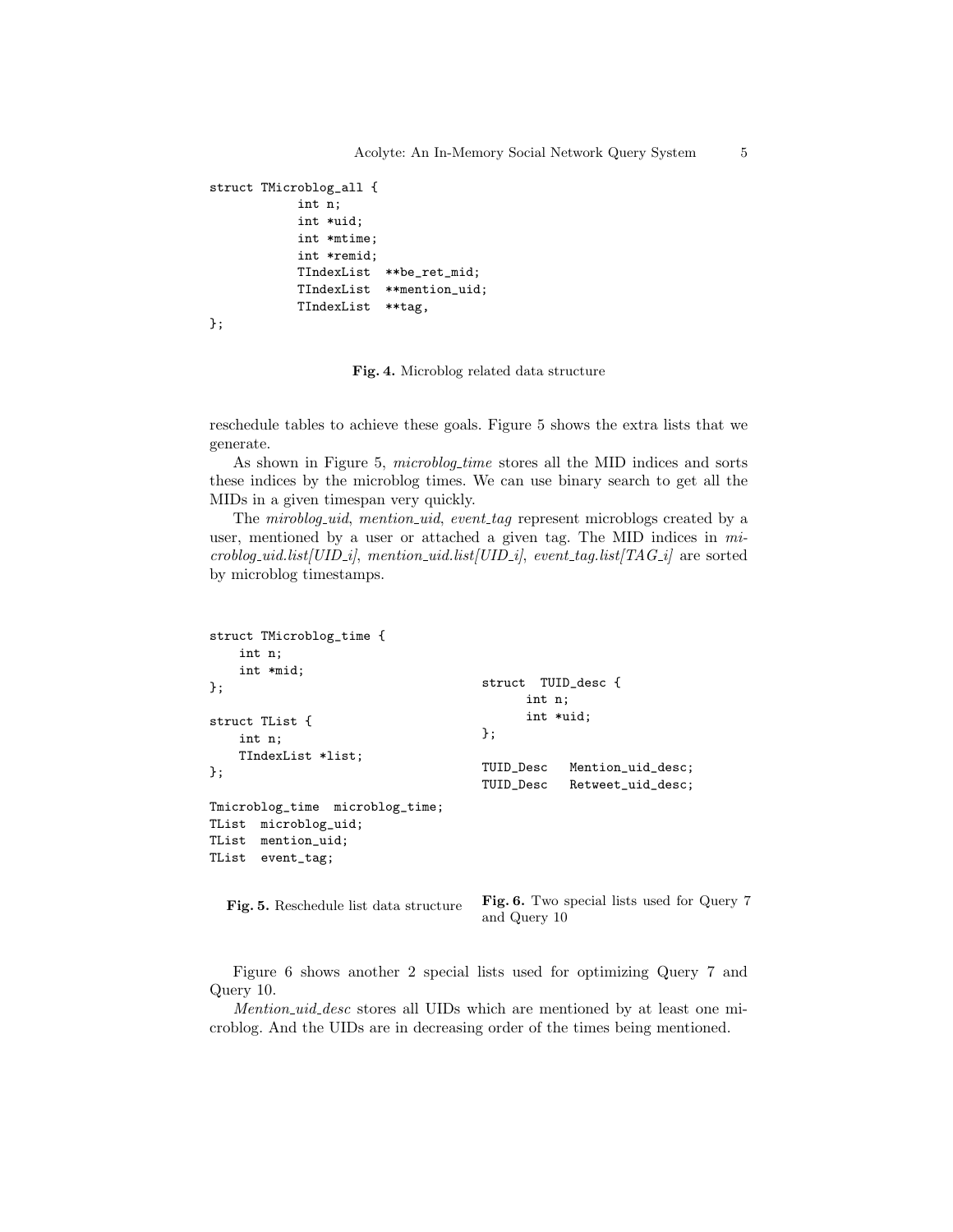*Retweet uid desc* is similar to *Mention uid desc*, it stores all UIDs whose microblogs has retweeted by other microblogs at least once. The UIDs in *Retweet uid desc* are in decreasing order of the times being retweeted.

#### **2.4 Initialization**

On initialization step, we load all the data file described in Section 2.3 into memory. This needs about 50 GB memory. Then the server listens to incoming requests from clients. We use  $C++$  to write the server side code and use Pthreads[5] to do multi-threading tasks.

# **3 Query Optimization**

Using the data structures described above, we can get the data from memory very quickly. For each query, we can divide it into several steps. On each step, we read data from one list or calculate the data from previous steps. In this section, we emphasize the optimization taken to some queries. The other queries are straight-forward.

## **3.1 Query 6**

Steps to get the answer:

- **–** Use *Microblog uid.list[UID i]* and *Microblog all.mention uid[UID i]* to get all UIDs which mentioned by *A*'s microblogs
- **–** Use *Mention uid.list[UID i]* to get all MIDs which mentioned these UIDs
- **–** Use *Microblog all.uid[MID i]* to get all UIDs belong to the MIDs we get from the last step.

#### **3.2 Query 7**

We consider the UIDs in *Mention\_uid\_desc* one by one. For each  $UID\_i$ , use binary search to count the MIDs which mentioned *UID<sub>i</sub>* and in the given timespan. We use a heap to stores these candidate UIDs and the count of MIDs. The top of the heap stores the candidate UID which has the minimal count.

If the number of candidates in the heap is not larger than  $\beta$  (returncount), we can just insert the new UID and count number into the heap.

If the heap is full (number of candidates equals  $\beta$ ), we compare the number of MIDs which mentioned *UID<sub>-</sub>i* (not consider the timespan) to the count number of heap-top candidate, if the total number is not larger than the count number of the heap-top candidate, we need not scan all the remaining UIDs in *Mention uid desc* from now on, because the total number of mentioned MIDs in *Mention uid desc* is in decreasing order. Each of the remaining UIDs cannot be insert into the heap later. We can break the scan loop to save time. Otherwise,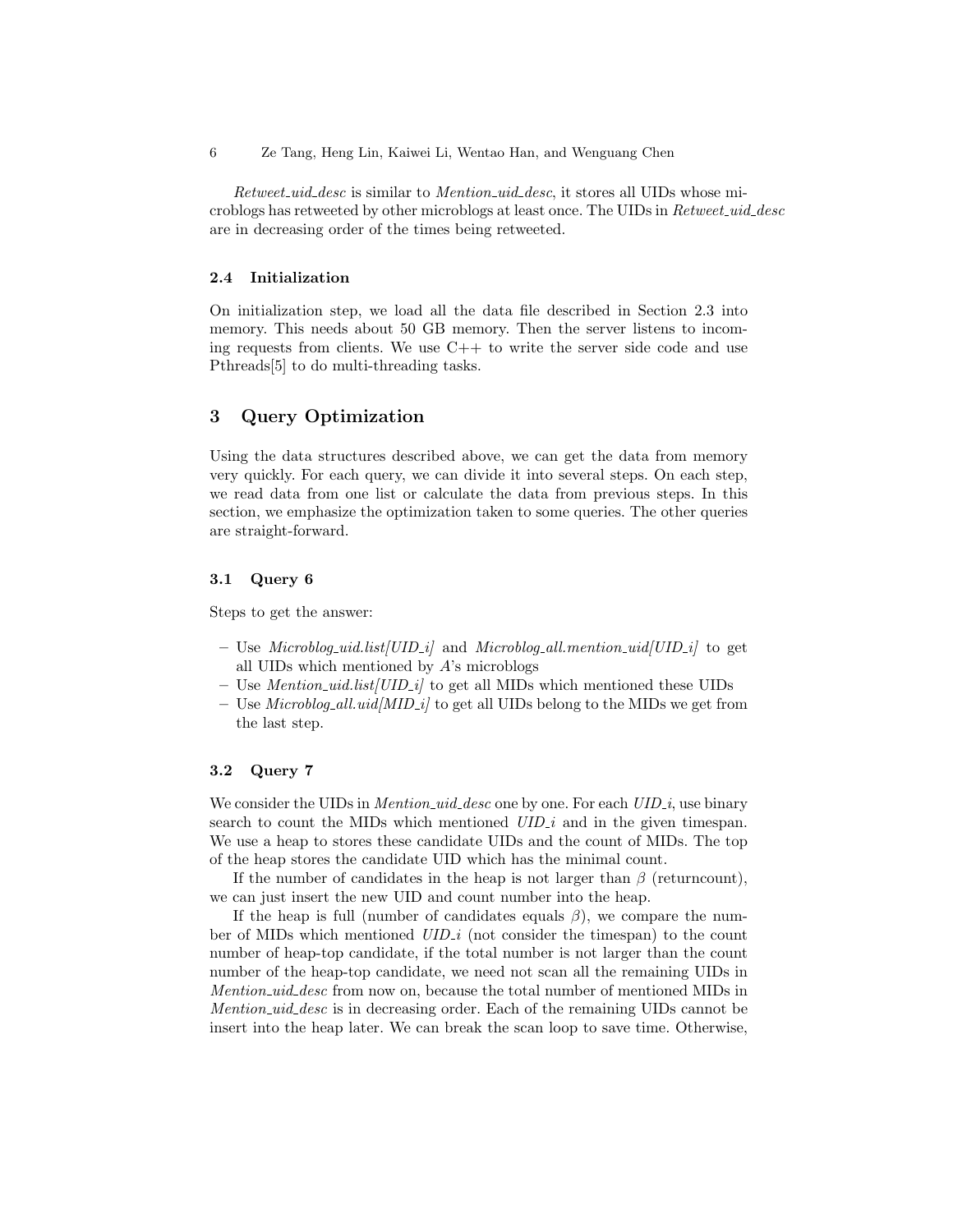we compare the MID count number of new UID to the heap-top one and replace the heap top by the new UID if it is better, then re-organize the heap.

We can easily find that the time complexity of these algorithm is  $O(n_{\text{UID}} \cdot$  $(\log \beta + \log n_{\text{mentioned}})$ . While  $n_{\text{UID}}$  is the number of UIDs which be mentioned at least one microblog, and  $n_{\text{motion} \dots \text{MD}}$  is the maximal number in all of *Mention\_uid\_desc.list*[*UID\_i*].n, for any *UID\_i*. As described above, for  $\beta$  is always much smaller than  $n_{\text{UID}}$ , so in most cases, we don't need to scan all the UIDs in *Mention uid desc.list[UID i]*. Thus, the actual time complexity always much smaller than theoretical value.

The pseudocode of the algorithm is shown below:

```
initialize candidate_heap;
```

```
for (int i=0; i<Mention_uid_desc.n; i++) {
    UID_i = Mention_uid_desc.uid[i];
    Use binary search to count the number of MIDs which mentioned UID_i and
    in given timespan, name the count number c_MID.
    if (candidate_heap.size() < x) {
       candidate_heap.insert(pair<UID_i, c_MID>);
    } else
    if (Mention_uid.list[UID_i].n <= candidate_heap.top().c_MID) {
       break;
    } else
    if (c_MID > candidate_heap.top().c_MID) {
       candidate_heap.remove(candidate_heap.top());
       candidate_heap.insert(pair<UID_i, c_MID>);
    }
}
```

```
return candidate_heap;
```
#### **3.3 Query 8**

In this query, we first read the followee list to get all of *A*'s two-level followees. For each user *UID*<sub>*i*</sub> in A's two level followees, we can read *Microblog\_uid.list*[*UID\_i*] to get all microblogs belong to *UID i*. Since the microblogs in *Microblog uid.list[UID i]* have been sorted by the microblog time, we just need to consider the last *β* ones.

We use a heap to store the candidate MIDs, the number of the candidates in the heap is not larger than  $\beta$  and the top of the heap stores the candidate MID which has the minimal microblog time in the heap. If the new MID can't insert to the candidate heap, we don't need to consider the remaining MIDs belong to this followee, because they are earlier than this one.

The pseudocode of the algorithm are shown below:

```
Select all of A's two level follwees
initialize candidate_heap;
For (UID in A's two level followees)
    For (in decreasing order, get last x MID_i in microblog_uid.list[UID]) {
```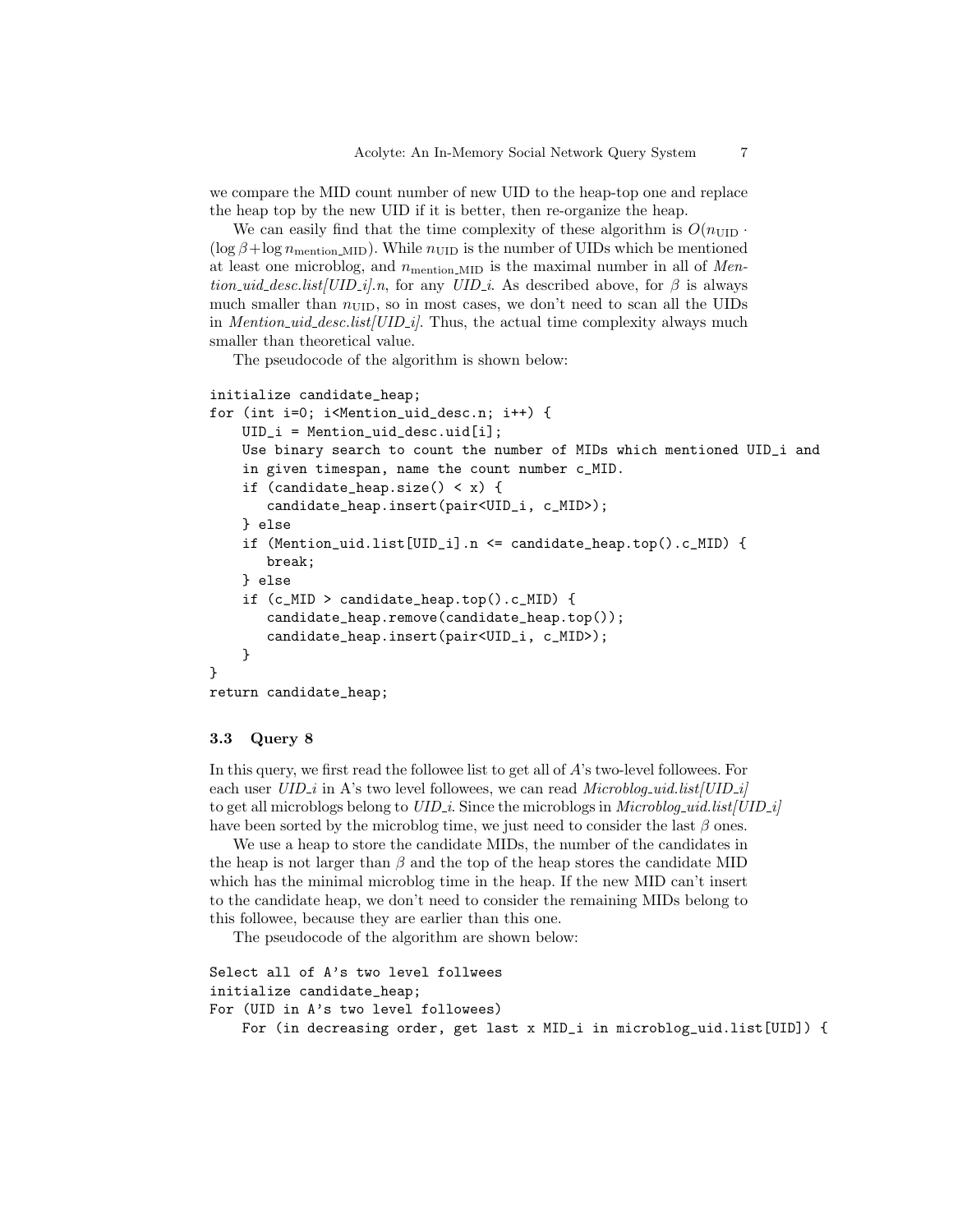```
mtime = microblog_all.mtime[MID_i];
        If (candidate_heap.n < x) {
            candidate_heap.insert(pair<MID_i, mtime>)
            continue;
        }
        If (candidate_heap.top().mtime < microblog_all.mtime[MID_i]) {
            candidate_heap.remove(candidate_heap.top());
            candidate_heap.insert(pair<MID_i, mtime>);
        } else break;
    }
return candidate_heap;
```
## **4 Evaluation**

We ran our experiment on a server with 2 Intel Xeon E5-2680 processors (4 physical cores and 8 logical cores each) and 64 GB main memory.



**Fig. 7.** Throughput under different thread count

We choose  $\beta = 50$ ,  $\gamma = w$ , and choose Query 7, Query 17, and Query 19 to observe their throughputs when  $\alpha$  increases. As shown in Figure 7, the throughputs get increasing with  $\alpha$ . When  $\alpha$  reaches 25, the throughputs begin to drop. Since the server has just 16 physical cores, larger  $\alpha$  means more costs in scheduling and shared processor units.

To evaluate the performance of each query, we calculate the average latency of all property setting cases for each query and each of the 19 latencies are shown in Figure 8. We can find that most of the average latency is less than 100 ms. All of the queries except Query 6 and Query 13 have an average latency less than 1000 ms.

Besides the average latency and throughputs, we also consider the maximum latency of all queries. Figure 9 shows the maximum latency of all property setting cases for each query. In the worst case, most of the queries can be finished within 5000 ms. Unfortunately, for some individual case, such as Query 6, the worst case needs the client to wait more than one minute. We have tried some simple parallel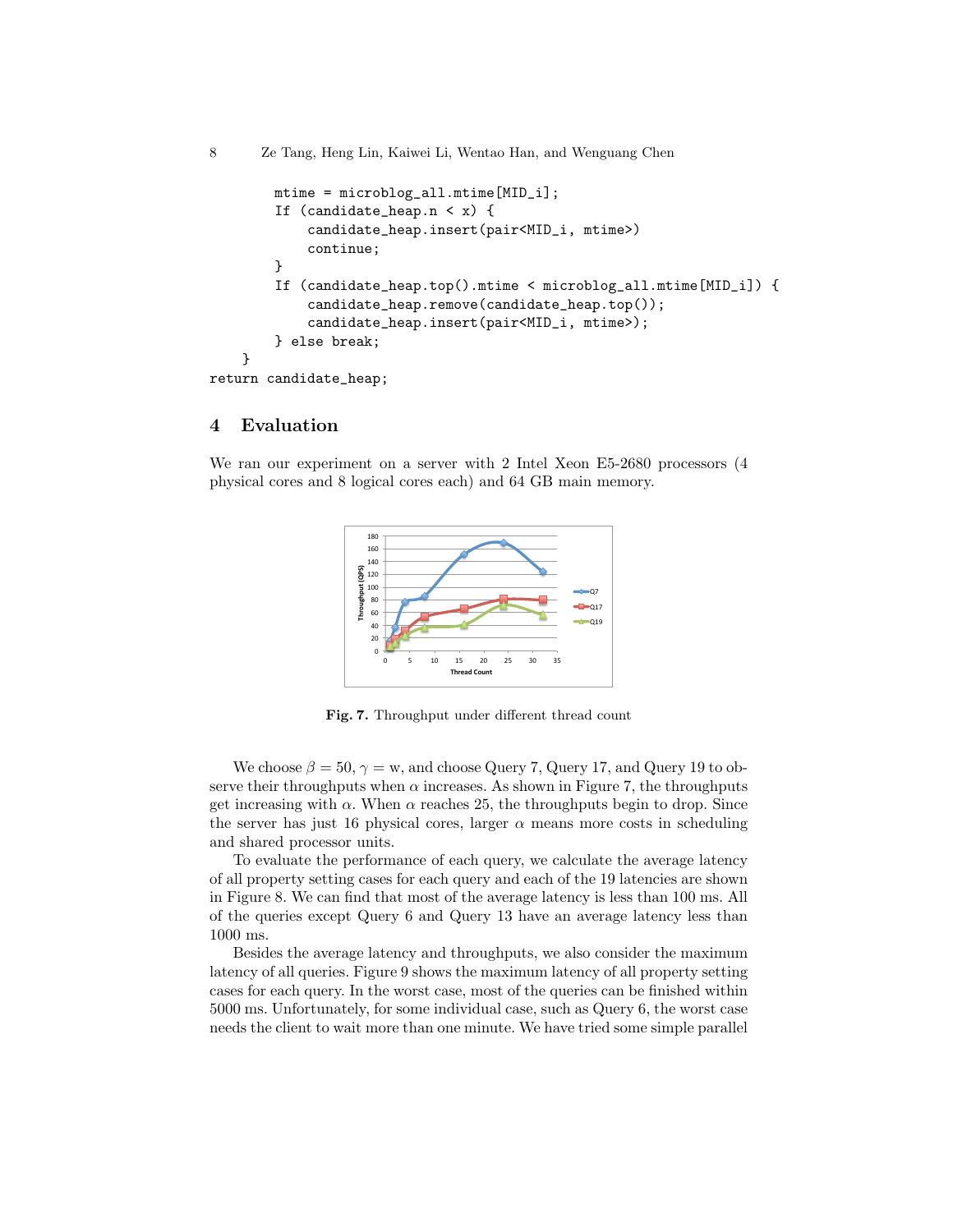

**Fig. 8.** Average latency of all the queries **Fig. 9.** Maximum latency of all the queries

programming technology such as OpenMP to optimize these bad queries, but the speed-up isn't good enough and the optimizing can also reduce the throughput when more than one client are connecting to the server.

We also compare Acolyte to the solutions based on commodity databases MySQL and MongoDB. Figure 10 and Figure 11 show the latency and throughput on Query 5 when running Acolyte, MongoDB and MySQL. We can see that Acolyte is about 10 times faster than MongoDB, and 40 times faster than MySQL. On other more complicated queries such as Query 7, Acolyte has even more speed-up. Although the solutions based on MySQL and MongoDB are quite preliminary, the results here indicate the performance of Acolyte is rather good.



**Fig. 10.** Average latency of Query 5 using **Fig. 11.** Throughput of Query 5 using Acolyte, MongoDB and MySQL Acolyte, MongoDB and MySQL

# **5 Discussion**

In this report, we present Acolyte, the system for fast social network query. The original data are transformed to get small memory footprint and fast access. All the data reside in memory, so it's much faster than disk-based solutions, which are the common cases for commodity databases. We use  $C_{++}$  programming language to write server side code to get more control over memory management and high performance. Some slow queries are further optimized to improve the overall performance.